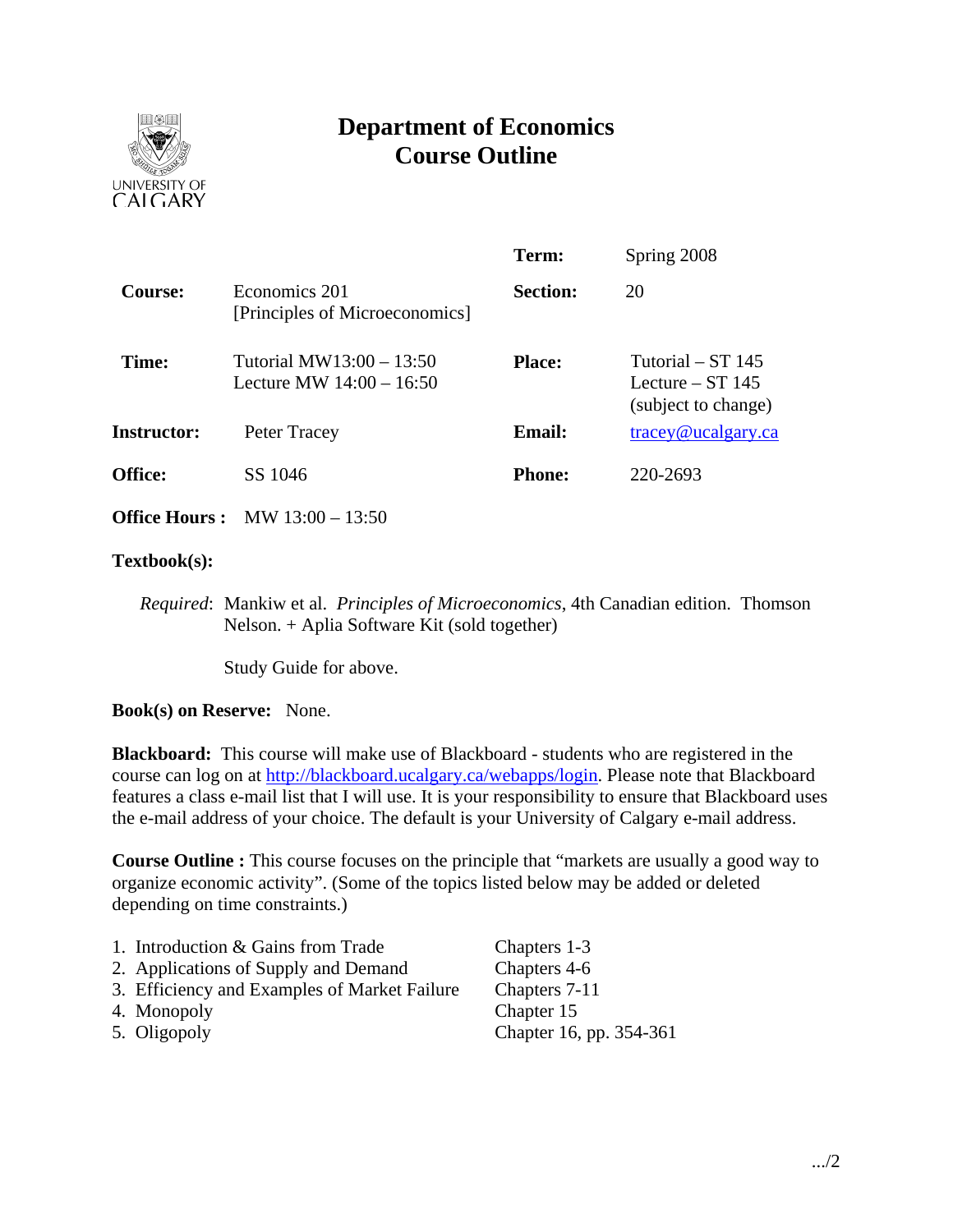## **Grade Determination and Final Examination Details:**

| 4 assignments (using Aplia)        | 20 % |
|------------------------------------|------|
| Midterm Examination (June 2, 2008) | 30 % |
| Final Examination                  | 50%  |

## Assignments:

- 1. In order to complete assignments in this course, you will be required to access the Aplia website at http://econ.aplia.com. Please register on the website within the first week of classes.
- 2. Due dates for the assignments will be announced during the first week of the semester.
- 3. Course material dealing with a particular assignment will typically be covered in class at least 2 days before the assignment is due; thus, assignments can be completed at any time up to and including the due date. Given these factors, only situations where someone can document illness or domestic affliction for an extended period (i.e., the entire 2 days prior to the due date) would possibly warrant shifting the assignment weight to the final exam. Furthermore, technical problems can be expected to occur sometimes with computer systems and internet availability so it may be a good idea to not wait until the last minute to submit your assignment. Technical problems will typically not justify shifting the assignment weight to the final exam.
- 4. Using Aplia, you will be able to complete practice problem sets prior to each assignment. In the practice problem sets, you will obtain immediate feedback as to whether you have answered a question correctly. In many cases you will be provided with an explanation if you have not answered correctly. Your results in the practice problem sets are not counted or reported to the instructor. It is strongly recommended that you do the practice problems related to a particular assignment prior to completing the assignments.
- 5. Questions concerning Aplia will be answered during Tutorials and Lectures.

### Examinations*:*

- 1. Examinations will consist of multiple choice questions.
- 2. The midterm examination will be held during the lecture time.
- 3. The final examination will last two hours, will be scheduled by the Registrar and will be held in a gymnasium.
- 4. The use of a simple, non-programmable calculator during tests and examinations is permitted.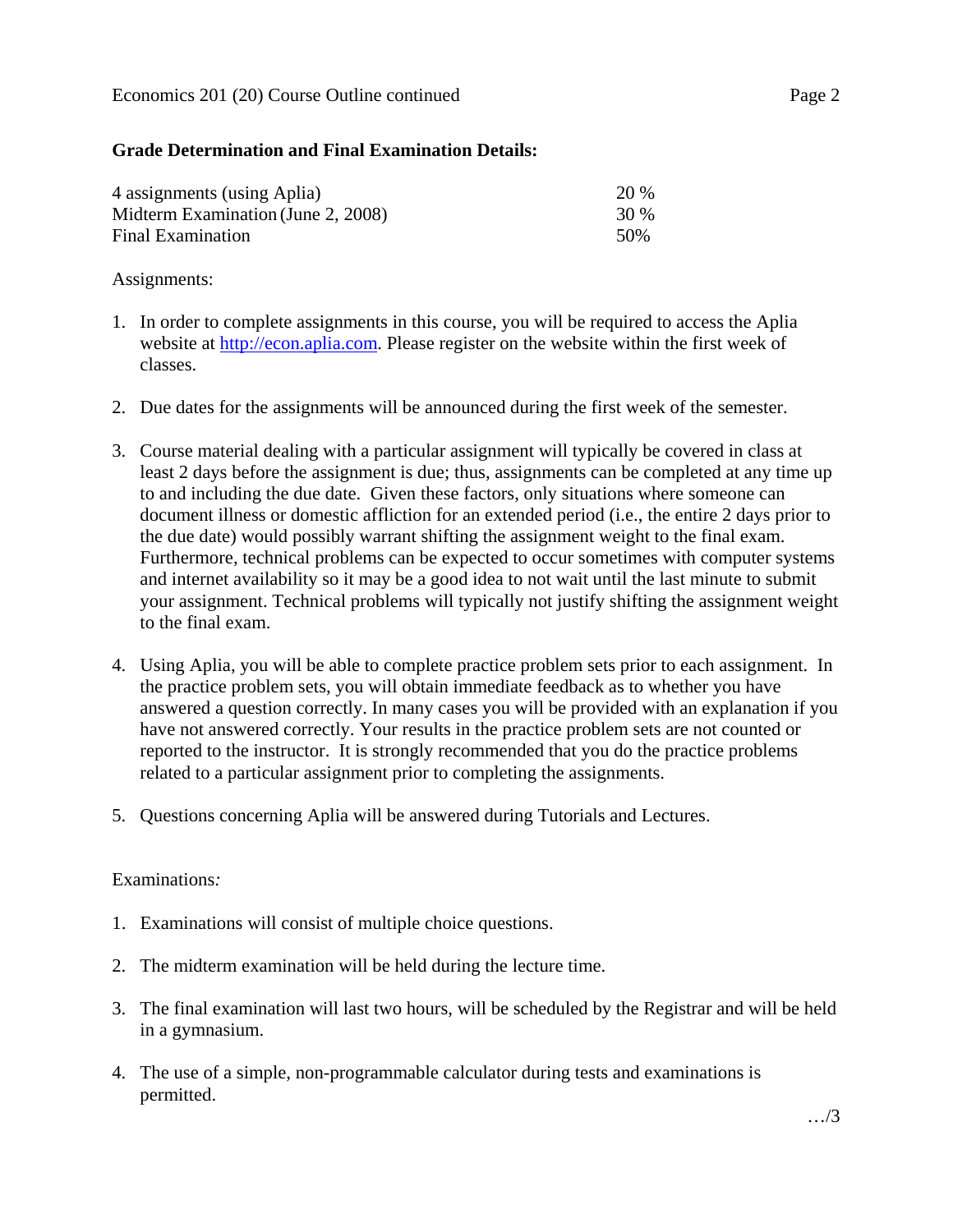Assignments, tests and final exams are marked on a numerical (percentage) basis, then converted to letter grades. The course grade is then calculated using the weights indicated above. As a guide to determining standing, these letter grade equivalences will generally apply:

| $A+ 97-100 B$           | $79 - 83$ C- | $62 - 66$ |
|-------------------------|--------------|-----------|
| A $92-96$ B- $76-78$ D+ |              | $57 - 61$ |
| A- $89-91$ C+ 73-75 D   |              | $50 - 56$ |
| $B+ 84-88$ C 67 - 72 F  |              | $0 - 49$  |

If, for some reason, the distribution of grades determined using the aforementioned conversion chart appears to be abnormal the instructor reserves the right to change the grade conversion chart if the instructor, at the instructor's discretion, feels it is necessary to more fairly represent student achievement.

**R-E-S-P-E-C-T:** I assume that the reason you are attending my class is to endeavour to acquire an understanding of microeconomics. It has been my experience that this task is made much easier and far more enjoyable for all involved (including me) if we can maintain a relaxed but respectful atmosphere in the classroom. For my part, maintaining such an atmosphere requires that I be respectful of your time, your questions, and your concerns. I will, therefore, strive to be on time for lectures and office hours, answer your questions in class as well as I can, and listen to your concerns. For your part, maintaining a respectful atmosphere requires that you avoid being late for class, that you refrain from leaving before the lecture ends, that you not talk when either I am speaking or one of your classmates is speaking, and that your cell phones are turned off during the class.

# **Notes:**

- 1. Students should be aware that no "make-up" midterms will be given. Any student who finds it necessary to miss the midterm must notify the instructor in advance and produce a valid medical certificate or other required documentation in order to have the weighting adjusted. This adjustment will result in the final exam counting for 70% of the final grade and the Aplia assignments counting for 30% of the final grade. Note that deferred final examinations may contain short/long answer questions. Also, deferred final examinations do not have to cover the same material or have the same format as the regular final examination. contain short/long answer questions. Also, deferred final examinations do not have to cover the same material or have the same format as the regular final examination.
- 2. Examinations will not be given prior to the scheduled date.
- 3. Students should be aware of the academic regulations outlined in The University of Calgary Calendar.